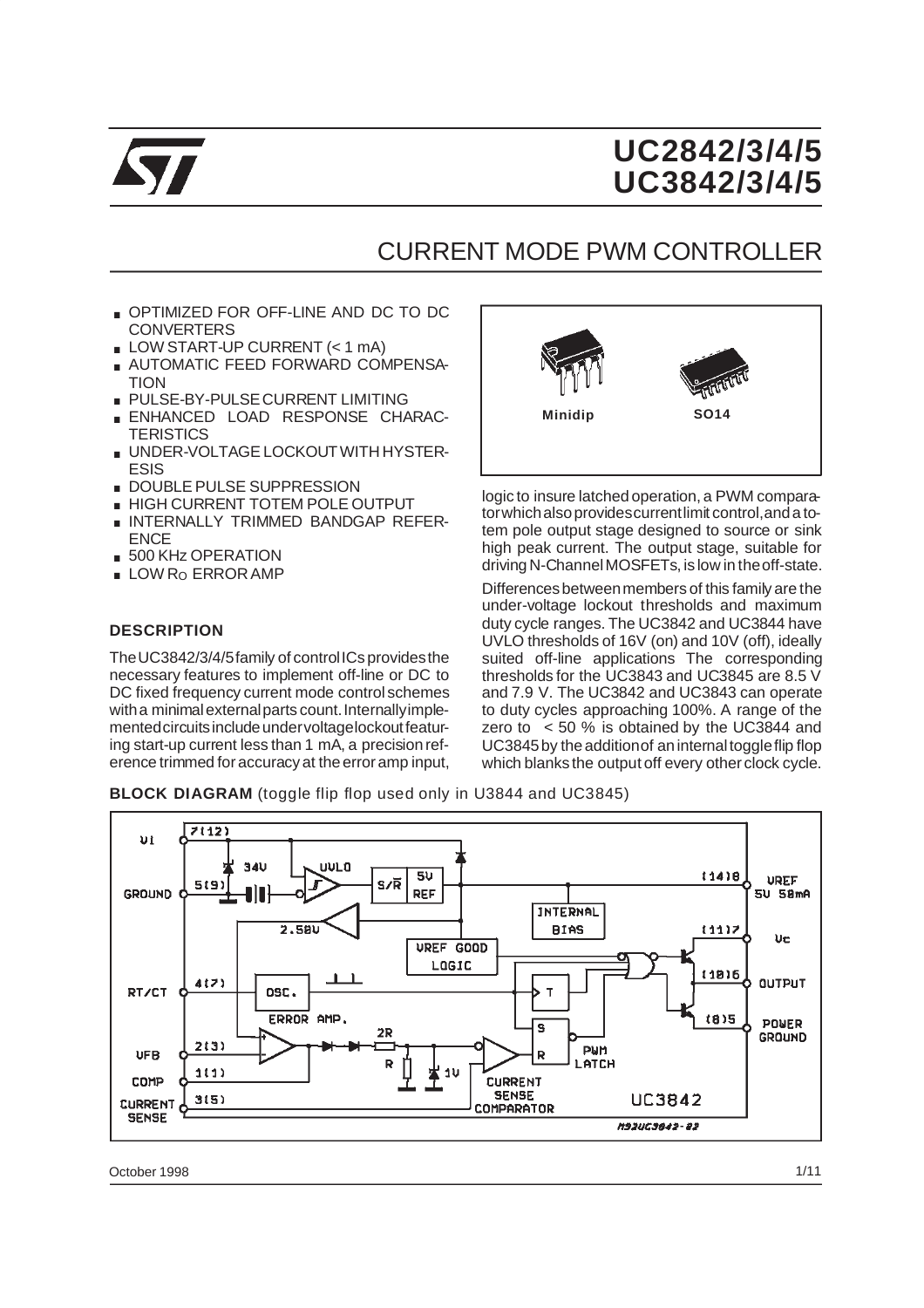#### **UC2842/3/4/5-UC3842/3/4/5**

#### **ABSOLUTE MAXIMUM RATINGS**

| Symbol                     | <b>Parameter</b>                                            | Value         | Unit        |
|----------------------------|-------------------------------------------------------------|---------------|-------------|
| Vi                         | Supply Voltage (low impedance source)                       | 30            |             |
| $V_i$                      | Supply Voltage (li < 30mA)                                  | Self Limiting |             |
| Ιo                         | <b>Output Current</b>                                       | ±1            | A           |
| $E_{\rm O}$                | Output Energy (capacitive load)                             | 5             | ιIJ         |
|                            | Analog Inputs (pins 2, 3)                                   | $-0.3$ to 6.3 |             |
|                            | Error Amplifier Output Sink Current                         | 10            | mA          |
| $P_{\text{tot}}$           | Power Dissipation at $T_{amb} \leq 50$ °C (minidip, DIP-14) |               | W           |
| $P_{\text{tot}}$           | Power Dissipation at Tamb $\leq$ 25 °C (SO14)               | 725           | mW          |
| ${\mathsf T}_{\text{stg}}$ | Storage Temperature Range                                   | $-65$ to 150  | $^{\circ}C$ |
| ΤL                         | Lead Temperature (soldering 10s)                            | 300           | °C          |

\* All voltages are withrespect to pin 5, all currents are positive into the specified terminal.

#### **PIN CONNECTIONS** (top views)



#### **ORDERING NUMBERS**

| Type          | <b>Minidip</b> | <b>SO14</b>    |
|---------------|----------------|----------------|
| <b>UC2842</b> | <b>UC2842N</b> | <b>UC2842D</b> |
| UC3843        | <b>UC2843N</b> | <b>UC2843D</b> |
| <b>UC2844</b> | <b>UC2844N</b> | <b>UC2844D</b> |
| <b>UC2845</b> | <b>UC2845N</b> | <b>UC2845D</b> |
| UC3842        | <b>UC3842N</b> | <b>UC3842D</b> |
| UC3843        | <b>UC3843N</b> | <b>UC3843D</b> |
| <b>UC3844</b> | <b>UC3844N</b> | <b>UC3844D</b> |
| UC3845        | <b>UC3845N</b> | <b>UC3845D</b> |

#### **THERMAL DATA**

| Symbor       | Description                                               | <b>Minidip</b> | <b>CO1.</b> | Unit           |
|--------------|-----------------------------------------------------------|----------------|-------------|----------------|
| $N$ th i-amb | $-1$<br>. Resistance Junction-ambient.<br>⊺hermal<br>max. | 100            | 165         | $\circ$ $\sim$ |

牙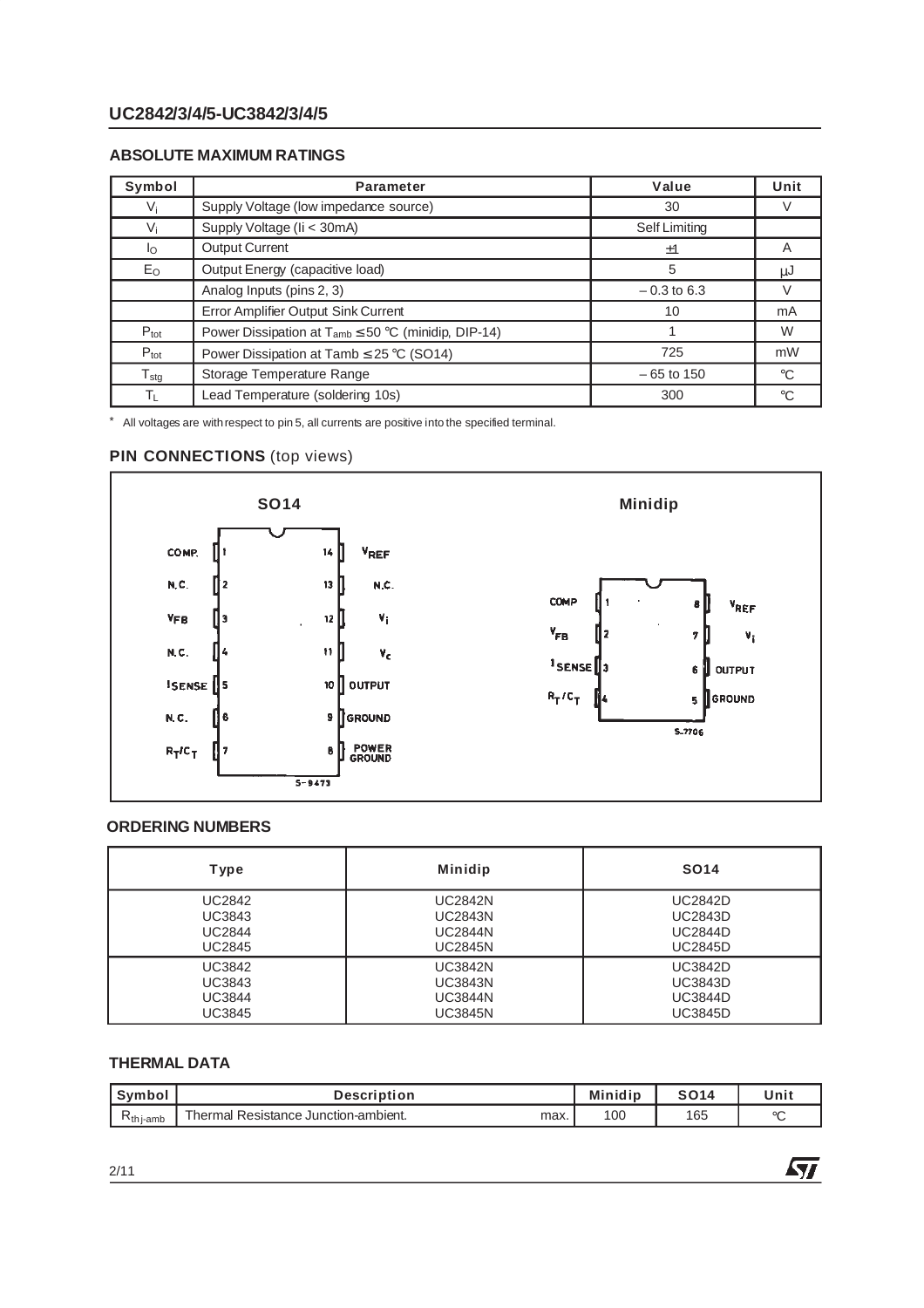#### **UC2842/3/4/5-UC3842/3/4/5**

**ELECTRICAL CHARACTERISTICS** (Unless otherwise stated, these specifications apply for -25 ≤ T<sub>amb</sub> ≤ 85°C for UC2824X; 0  $\le$  Tamb  $\le$  70°C for UC384X; V<sub>i</sub> = 15V (note 5); R<sub>T</sub> = 10K; C<sub>T</sub> = 3.3nF)

| Symbol                      | <b>Parameter</b>             | <b>Test Conditions</b>                                    |        | <b>UC284X</b>                 |        | <b>UC384X</b>  |              |        | Unit    |  |  |
|-----------------------------|------------------------------|-----------------------------------------------------------|--------|-------------------------------|--------|----------------|--------------|--------|---------|--|--|
|                             |                              |                                                           |        | Min. Typ. Max. Min. Typ. Max. |        |                |              |        |         |  |  |
| <b>REFERENCE SECTION</b>    |                              |                                                           |        |                               |        |                |              |        |         |  |  |
| $V_{REF}$                   | Output Voltage               | $T_i = 25^{\circ}C$ $I_0 = 1 \text{mA}$                   | 4.95   | 5.00                          | 5.05   | 5.00<br>4.90   |              | 5.10   | V       |  |  |
| $\Delta V_{REF}$            | Line Regulation              | $12V \le V_i \le 25V$                                     |        | 6                             | 20     |                | 6            | 20     | mV      |  |  |
| $\Delta V_{REF}$            | Load Regulation              | $1 \leq I_0 \leq 20mA$                                    |        | 6                             | 25     |                | 6            | 25     | mV      |  |  |
| $\Delta V_{REF}/\Delta T$   | <b>Temperature Stability</b> | (Note 2)                                                  |        | 0.2                           | 0.4    |                | 0.2          | 0.4    | mV/°C   |  |  |
|                             | <b>Total Output Variant</b>  | Line, Load, Temperature (2)                               | 4.9    |                               | 5.1    | 4.82           |              | 5.18   | $\vee$  |  |  |
| e <sub>N</sub>              | Output Noise Voltage         | 10Hz $\leq$ f $\leq$ 10KHz T <sub>i</sub> = 25°C<br>(2)   |        | 50                            |        |                | 50           |        | $\mu V$ |  |  |
|                             | Long Term Stability          | $T_{amb} = 125$ °C, 1000Hrs (2)                           |        | 5                             | 25     |                | 5            | 25     | mV      |  |  |
| $I_{SC}$                    | <b>Output Short Circuit</b>  | -30                                                       |        | $-100$                        | $-180$ | $-30$          | $-100$       | $-180$ | mA      |  |  |
|                             |                              | <b>OSCILLATOR SECTION</b>                                 |        |                               |        |                |              |        |         |  |  |
| $\mathsf{f}_\mathsf{S}$     | Initial Accuracy             | $T_i = 25^{\circ}C$ (6)                                   | 47     | 52                            | 57     | 47             | 52           | 57     | KHz     |  |  |
|                             | <b>Voltage Stability</b>     | $12 \le V_i \le 25V$                                      |        | 0.2                           | 1      |                | 0.2          | 1      | $\%$    |  |  |
|                             | <b>Temperature Stability</b> | $T_{MIN} \leq T_{amb} \leq T_{MAX}$ (2)                   |        | 5                             |        |                | 5            |        | $\%$    |  |  |
| $V_4$                       | Amplitude                    | V <sub>PIN4</sub> Peak to Peak                            |        | 1.7                           |        |                | 1.7          |        | V       |  |  |
|                             |                              | <b>ERROR AMP SECTION</b>                                  |        |                               |        |                |              |        |         |  |  |
| $\mathsf{V}_2$              | Input Voltage                | $V_{PIN1} = 2.5V$                                         | 2.45   | 2.50                          | 2.55   | 2.42           | 2.50         | 2.58   | V       |  |  |
| I <sub>b</sub>              | Input Bias Current           |                                                           |        | $-0.3$                        | $-1$   |                | $-0.3$       | $-2$   | μA      |  |  |
|                             | $A_{VOL}$                    | $2 \le V_o \le 4V$                                        | 65     | 90                            |        | 65             | 90           |        | dB      |  |  |
| B                           | Unity Gain Bandwidth         | (2)                                                       | 0.7    | 1                             |        | 0.7            | 1            |        | MHz     |  |  |
| <b>SVR</b>                  | Supply Voltage Rejection     | $12V \le V_i \le 25V$                                     | 60     | 70                            |        | 60             | 70           |        | dB      |  |  |
| $\mathsf{I}_\mathsf{O}$     | Output Sink Current          | $V_{\text{PIN2}} = 2.7V$ $V_{\text{PIN1}} = 1.1V$         | 2      | 6                             |        | $\overline{2}$ | 6            |        | $\vee$  |  |  |
| $I_{o}$                     | <b>Output Source Current</b> | $V_{\text{PIN2}} = 2.3V$ $V_{\text{PIN1}} = 5V$           | $-0.5$ | $-0.8$                        |        | $-0.5$         | $-0.8$       |        | mA      |  |  |
|                             | V <sub>OUT</sub> High        | $V_{\text{PIN2}} = 2.3V$ ;<br>$R_L = 15K\Omega$ to Ground | 5      | 6                             |        | 5              | 6            |        | V       |  |  |
|                             | <b>VOUT LOW</b>              | $V_{\text{PIN2}} = 2.7V$ ;<br>$R_L = 15K\Omega$ to Pin 8  |        | 0.7                           | 1.1    |                | 0.7          | 1.1    | $\vee$  |  |  |
|                             |                              | <b>CURRENT SENSE SECTION</b>                              |        |                               |        |                |              |        |         |  |  |
| $G_V$                       | Gain                         | $(3 \& 4)$                                                | 2.85   | 3                             | 3.15   | 2.8            | 3            | 3.2    | V/V     |  |  |
| $\mathsf{V}_3$              | Maximum Input Signal         | $V_{PIN1} = 5V(3)$                                        | 0.9    | $\mathbf{1}$                  | 1.1    | 0.9            | $\mathbf{1}$ | 1.1    | $\vee$  |  |  |
| <b>SVR</b>                  | Supply Voltage Rejection     | $12 \le V_i \le 25V(3)$                                   |        | 70                            |        |                | 70           |        | dB      |  |  |
| I <sub>b</sub>              | Input Bias Current           |                                                           |        | $-2$                          | $-10$  |                | $-2$         | $-10$  | $\mu$ A |  |  |
|                             | Delay to Output              |                                                           |        | 150                           | 300    |                | 150          | 300    | ns      |  |  |
|                             |                              | <b>OUTPUT SECTION</b>                                     |        |                               |        |                |              |        |         |  |  |
| $I_{OL}$                    | Output Low Level             | $I_{SINK} = 20mA$                                         |        | 0.1                           | 0.4    |                | 0.1          | 0.4    | $\vee$  |  |  |
|                             |                              | $I_{SINK} = 200mA$                                        |        | 1.5                           | 2.2    |                | 1.5          | 2.2    | V       |  |  |
| $I_{OH}$                    | Output High Level            | <b>ISOURCE = 20mA</b>                                     | 13     | 13.5                          |        | 13             | 13.5         |        | $\vee$  |  |  |
|                             |                              | $I_{\text{SOURCE}} = 200 \text{mA}$                       | 12     | 13.5                          |        | 12             | 13.5         |        | V       |  |  |
| $\mathsf{t}_{\mathsf{r}}$   | Rise Time                    | $T_i = 25^{\circ}C$ $C_L = 1nF$ (2)                       |        | 50                            | 150    |                | 50           | 150    | ns      |  |  |
| $\mathfrak{t}_{\mathsf{f}}$ | Fall Time                    | $T_i = 25^{\circ}C$ $C_L = 1nF$ (2)                       |        | 50                            | 150    |                | 50           | 150    | ns      |  |  |

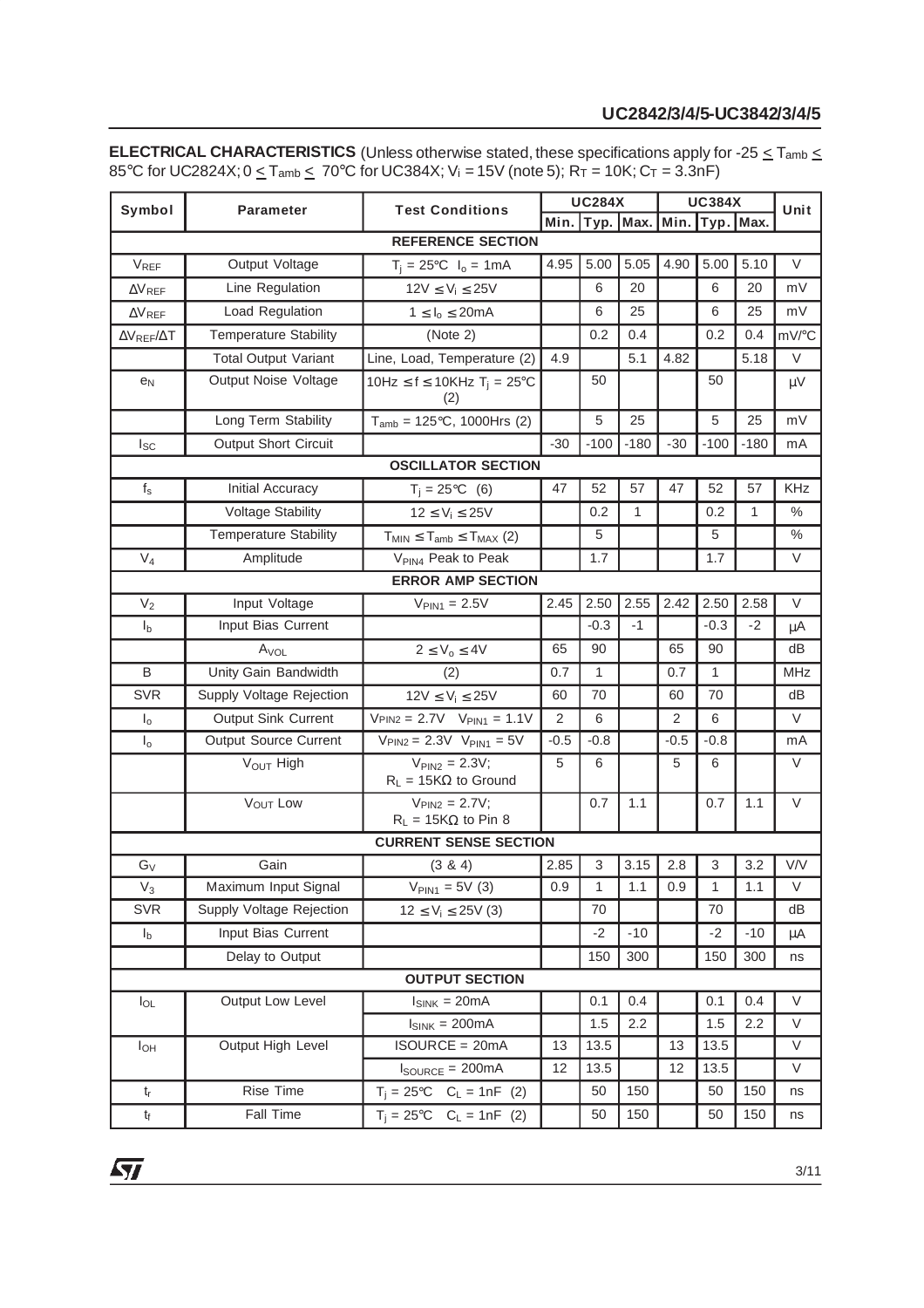#### **ELECTRICAL CHARACTERISTICS** (continued)

| Symbol             | <b>Parameter</b>                | <b>Test Conditions</b>                   |     | <b>UC284X</b>                 |     | <b>UC384X</b> |     |      | Unit          |
|--------------------|---------------------------------|------------------------------------------|-----|-------------------------------|-----|---------------|-----|------|---------------|
|                    |                                 |                                          |     | Min. Typ. Max. Min. Typ. Max. |     |               |     |      |               |
|                    | UNDER-VOLTAGE LOCKOUT SECTION   |                                          |     |                               |     |               |     |      |               |
|                    | <b>Start Threshold</b>          | X842/4                                   | 15  | 16                            | 17  | 14.5          | 16  | 17.5 | $\vee$        |
|                    |                                 | X843/5                                   | 7.8 | 8.4                           | 9.0 | 7.8           | 8.4 | 9    | V             |
|                    | Min Operating Voltage           | X842/4                                   | 9   | 10                            | 11  | 8.5           | 10  | 11.5 | $\vee$        |
|                    | After Turn-on                   | X843/5                                   | 7.0 | 7.6                           | 8.2 | 7.0           | 7.6 | 8.2  | V             |
| <b>PWM SECTION</b> |                                 |                                          |     |                               |     |               |     |      |               |
|                    | Maximum Duty Cycle              | X842/3                                   | 93  | 97                            | 100 | 93            | 97  | 100  | $\%$          |
|                    |                                 | X844/5                                   | 46  | 48                            | 50  | 47            | 48  | 50   | $\%$          |
|                    | Minimum Duty Cycle              |                                          |     |                               | 0   |               |     | 0    | $\frac{0}{0}$ |
|                    |                                 | <b>TOTAL STANDBY CURRENT</b>             |     |                               |     |               |     |      |               |
| <sup>1</sup> st    | <b>Start-up Current</b>         |                                          |     | 0.5                           | 1   |               | 0.5 |      | mA            |
| Ιï.                | <b>Operating Supply Current</b> | $V_{\text{PIN2}} = V_{\text{PIN3}} = 0V$ |     | 11                            | 20  |               | 11  | 20   | mA            |
| $V_{iz}$           | Zener Voltage                   | $I_i = 25mA$                             |     | 34                            |     |               | 34  |      | V             |

Notes : 2. These parameters, although guaranteed, are not 100% tested in production.

3. Parameter measured at trip point of latch with  $V_{\text{PIN2}} = 0$ .<br>4. Gain defined as :

4. Gain defined as : 
$$
\Delta
$$

$$
A = \frac{\Delta V_{\text{PIN1}}}{\Delta V_{\text{PIN3}}} \div 0 \leq V_{\text{PIN3}} \leq 0.8 V
$$

5. Adjust  $V_i$  above the start threshold before setting at 15 V.

6. Output frequency equals oscillator frequency for the UC3842 and UC3843. Output frequency is one half oscillator frequency for the UC3844 and UC3845.

57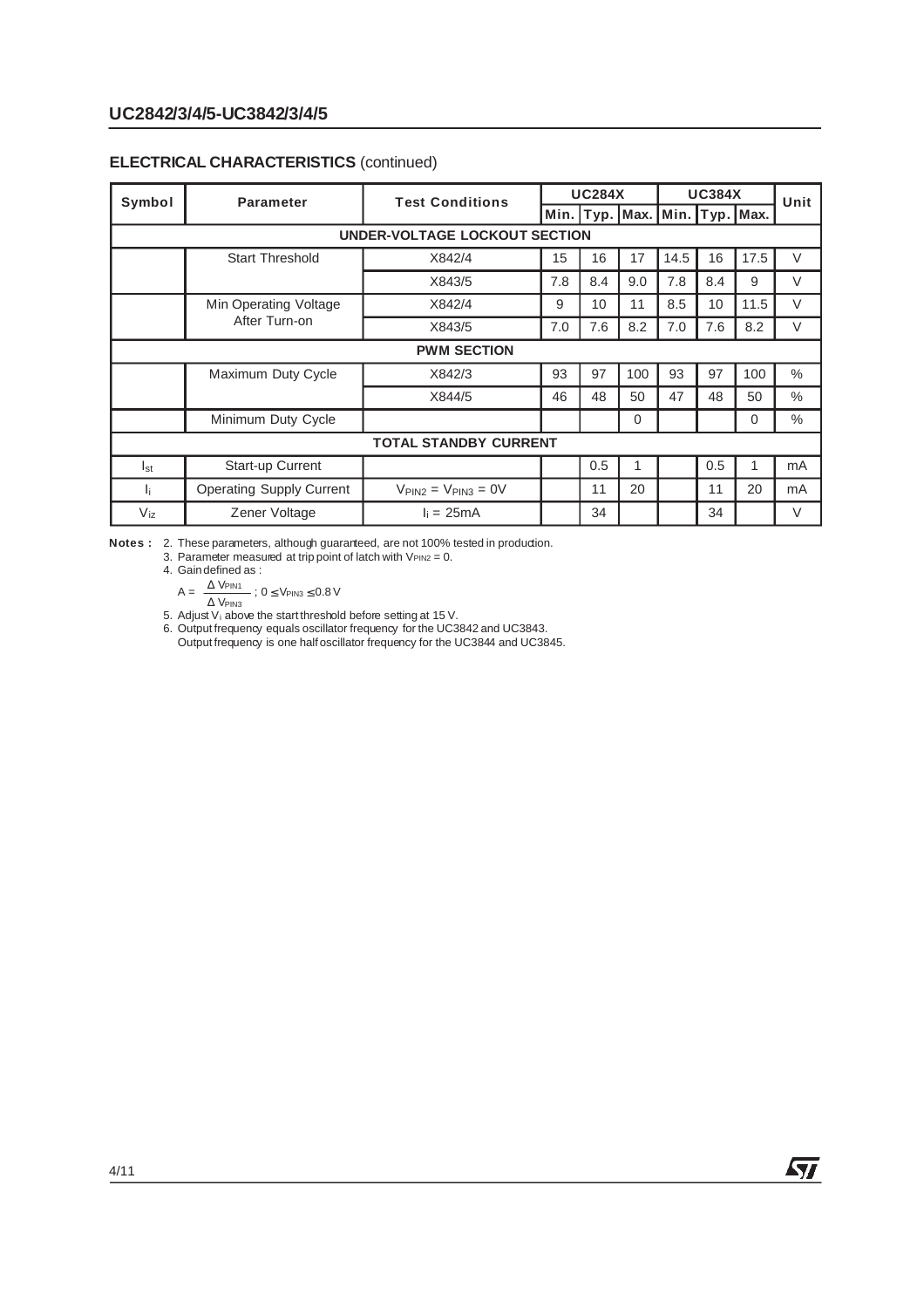



**Figure 2 : Under Voltage Lockout.** 



During Under-Voltage Lockout, the output driver is biased to sink minor amounts of current. Pin 6 should be shuntedto groundwith a bleederresistor to preventactivating the powerswitch with extraneous leakage currents.

Figure 3 : Current Sense Circuit .



Peak current (is) is determined by the formula

$$
I_S \max \approx \frac{1.0 \text{ V}}{R_S}
$$

$$
max = \frac{R_1}{R_1}
$$

A small RC filter may be required to suppress switch transients.

$$
\overline{\mathbf{M}}
$$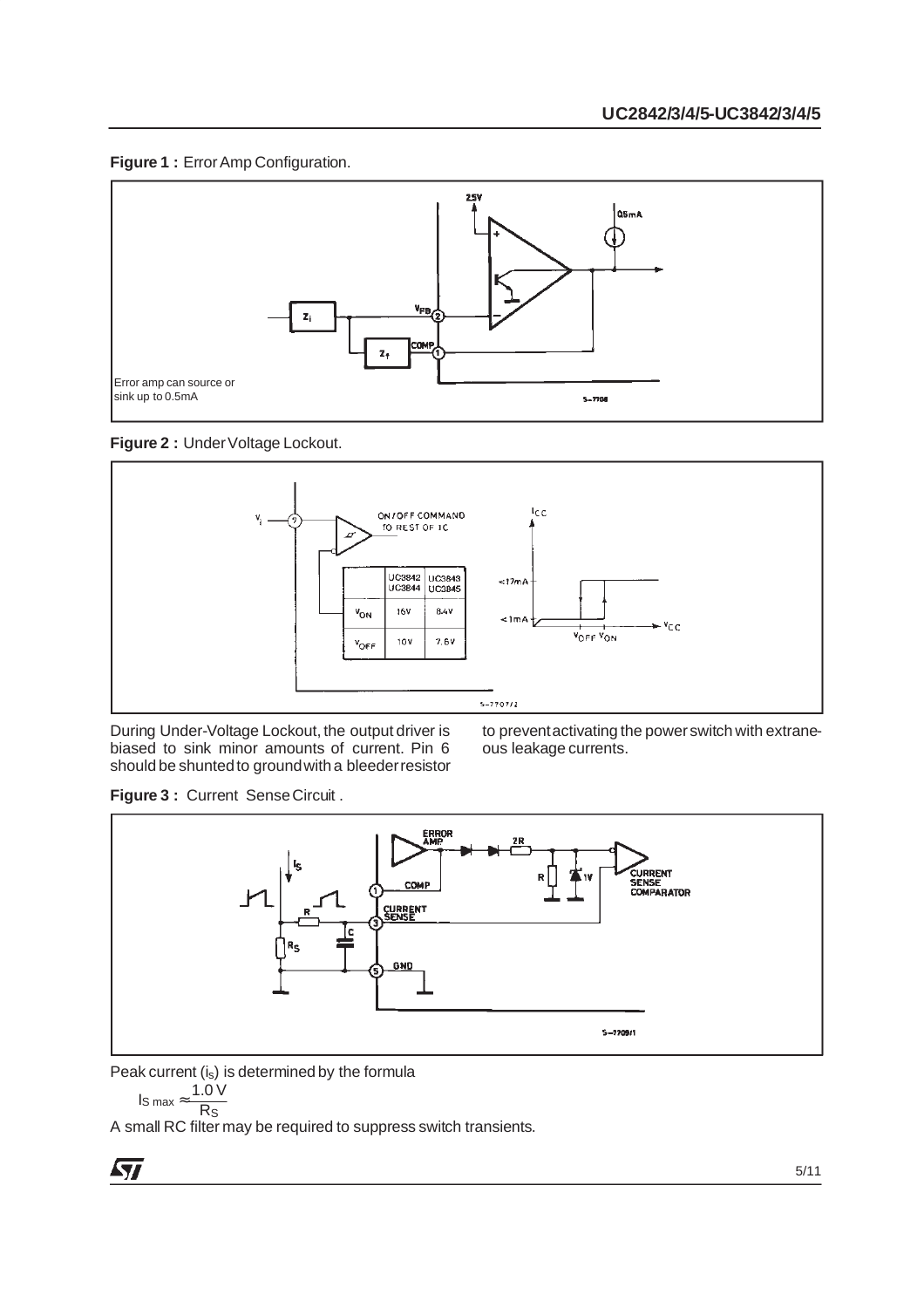





**Figure 8 :** Error Amplifier Open-loop Frequency Response.



**Figure 4. Figure 5 :** Deadtime vs.  $C_T$  ( $R_T > 5K\Omega$ ).



**Figure 6 :** Timing Resistance vs. Frequency. **Figure 7 :** Output Saturation Characteristics.



牙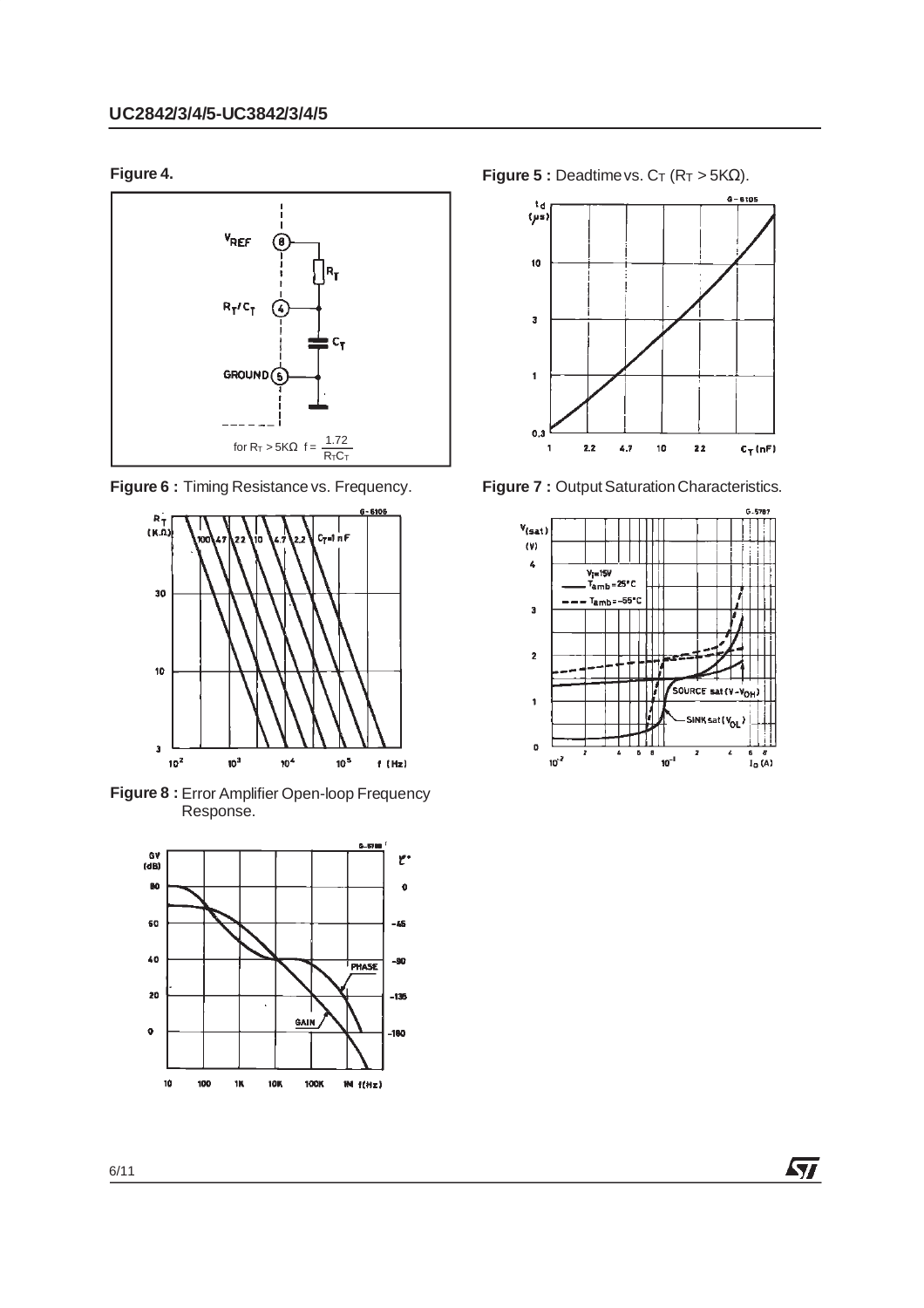#### **Figure 9 :** OpenLoop Test Circuit.



Highpeak currentsassociatedwith capacitiveloads necessitate careful grounding techniques. Timing and bypass capacitors should be connected close to pin 5 in a single point ground. The transistor and 5 KΩ potentiometerareusedtosampletheoscillator waveform and apply an adjustableramp to pin 3.

**Figure 10 :** ShutdownTechniques.



Shutdownof the UC2842 can be accomplished by two methods; eitherraise pin 3 above1V or pull pin 1 below a voltage two diode drops above ground. Either method cause the output of the PWM comparator to be high (refer to block diagram). The PWM latch is reset dominant so that the output will remain low until the next clock cycle after the shutdown condition at pins 1 and/or3 is removed. In one example, an externally latched shutdown may be accomplishedby addingan SCR which will be reset bycyclingVi belowthelowerUVLOthreshold.At this point the reference turns off, allowing the SCR to reset.

ky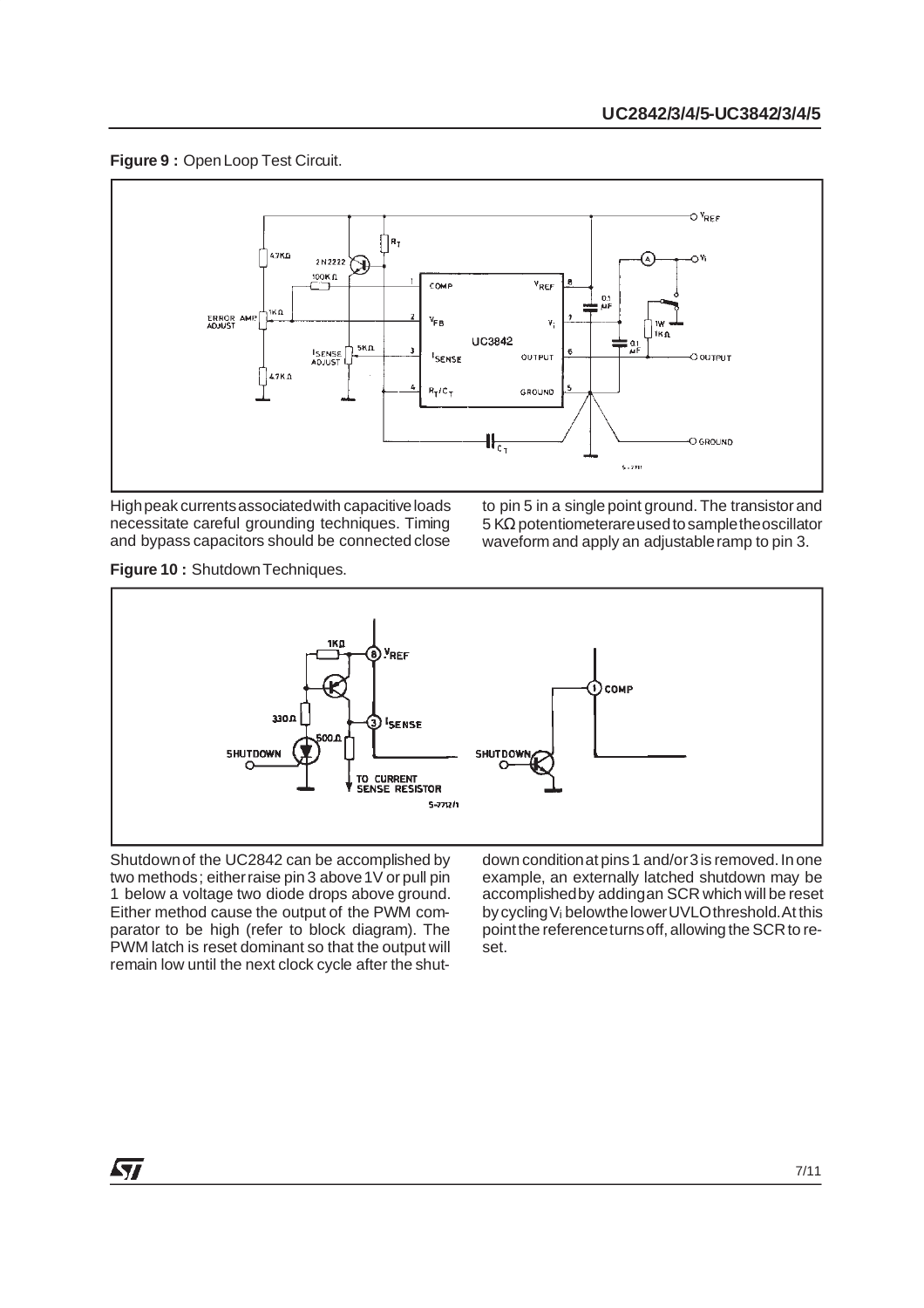



#### **Power Supply Specifications**

- 1. Input Voltage : 95 VAC to 130 VAC (50 Hz/60 Hz)
- 2. Line Isolation : 3750 V
- 3. Switching Frequency : 40 KHz
- 
- 4. Efficiency @ Full Load : 70 %
- **Figure 12 :** Slope Compensation.
- 5. Output Voltage:
	- A.  $+ 5 V$ ,  $\pm 5 \%$  : 1 A to 4 A load Ripple voltage : 50 mV P-P Max.
	- $B. + 12$  V,  $\pm 3$  % : 0.1 A to 0.3 A load Ripple voltage : 100 mV P-P Max.
	- C.  $-12$  V,  $\pm 3$  % : 0.1 A to 0.3 A load Ripple voltage : 100 mV P-P Max.



A fraction of the oscillator ramp can be resistively summed with the current sense signal to provide slope compensation for converters requiring duty cycles over 50 %.

Note that capacitor, C, forms a filter with  $R_2$  to supress the leading edge switch spikes.

**ST**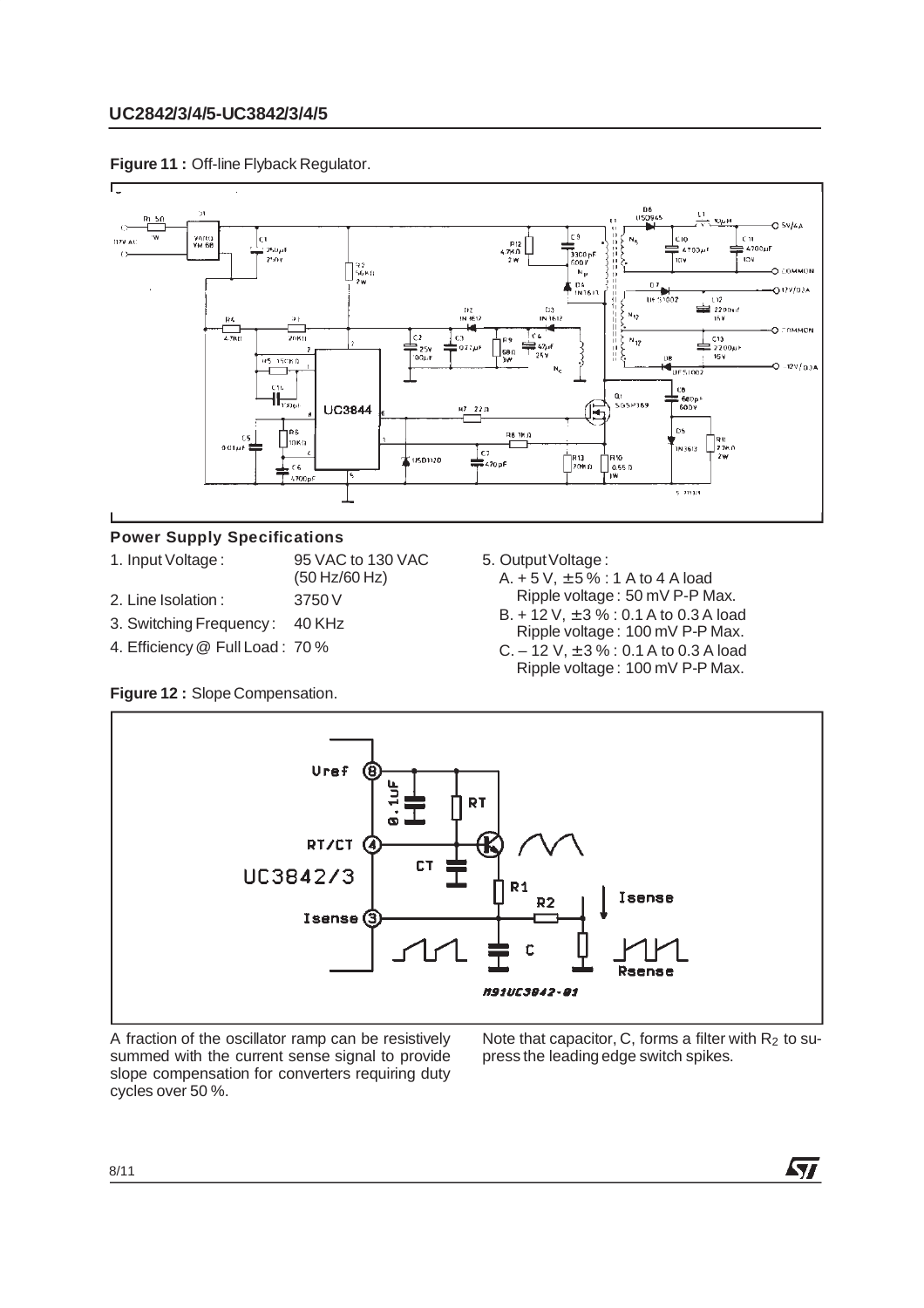| DIM.           |                 | mm   |                |                   | inch  |       |  |
|----------------|-----------------|------|----------------|-------------------|-------|-------|--|
|                | MIN             | TYP. | MAX            | MIN               | TYP   | MAX   |  |
| A              |                 |      | 1.75           |                   |       | 0.069 |  |
| a <sub>1</sub> | 0.1             |      | 0.25           | 0.004             |       | 0.009 |  |
| a2             |                 |      | 1.6            |                   |       | 0.063 |  |
| b              | 0.35            |      | 0.46           | 0.014             |       | 0.018 |  |
| b <sub>1</sub> | 0.19            |      | 0.25           | 0.007             |       | 0.010 |  |
| C              |                 | 0.5  |                |                   | 0.020 |       |  |
| c <sub>1</sub> |                 |      |                | $45^\circ$ (typ.) |       |       |  |
| D(1)           | 8.55            |      | 8.75           | 0.336             |       | 0.344 |  |
| Ε              | 5.8             |      | 6.2            | 0.228             |       | 0.244 |  |
| e              |                 | 1.27 |                |                   | 0.050 |       |  |
| e3             |                 | 7.62 |                |                   | 0.300 |       |  |
| F(1)           | 3.8             |      | $\overline{4}$ | 0.150             |       | 0.157 |  |
| G              | 4.6             |      | 5.3            | 0.181             |       | 0.209 |  |
| L              | 0.4             |      | 1.27           | 0.016             |       | 0.050 |  |
| M              |                 |      | 0.68           |                   |       | 0.027 |  |
| S              | $8^\circ$ (max) |      |                |                   |       |       |  |



<sup>(1)</sup> D and F do not include mold flash or protrusions. Mold flash or potrusions shall not exceed 0.15mm (.006inch).

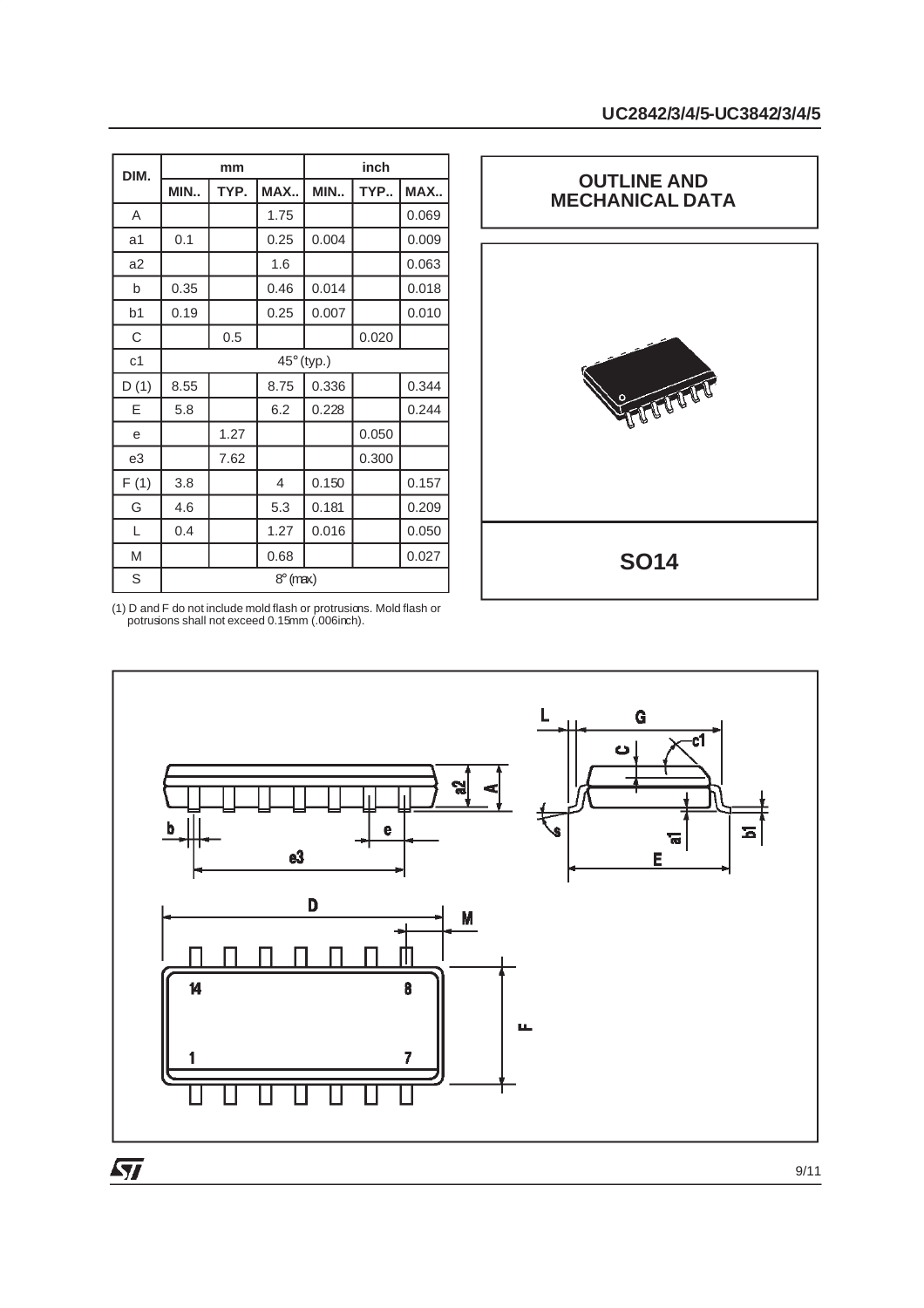### **UC2842/3/4/5-UC3842/3/4/5**

| DIM.      |      | mm   |      |       | inch  |       |
|-----------|------|------|------|-------|-------|-------|
|           | MIN. | TYP. | MAX. | MIN.  | TYP.  | MAX.  |
| A         |      | 3.3  |      |       | 0.130 |       |
| a1        | 0.7  |      |      | 0.028 |       |       |
| B         | 1.39 |      | 1.65 | 0.055 |       | 0.065 |
| <b>B1</b> | 0.91 |      | 1.04 | 0.036 |       | 0.041 |
| b         |      | 0.5  |      |       | 0.020 |       |
| b1        | 0.38 |      | 0.5  | 0.015 |       | 0.020 |
| D         |      |      | 9.8  |       |       | 0.386 |
| E         |      | 8.8  |      |       | 0.346 |       |
| e         |      | 2.54 |      |       | 0.100 |       |
| e3        |      | 7.62 |      |       | 0.300 |       |
| e4        |      | 7.62 |      |       | 0.300 |       |
| F         |      |      | 7.1  |       |       | 0.280 |
| I         |      |      | 4.8  |       |       | 0.189 |
| L         |      | 3.3  |      |       | 0.130 |       |
| Ζ         | 0.44 |      | 1.6  | 0.017 |       | 0.063 |